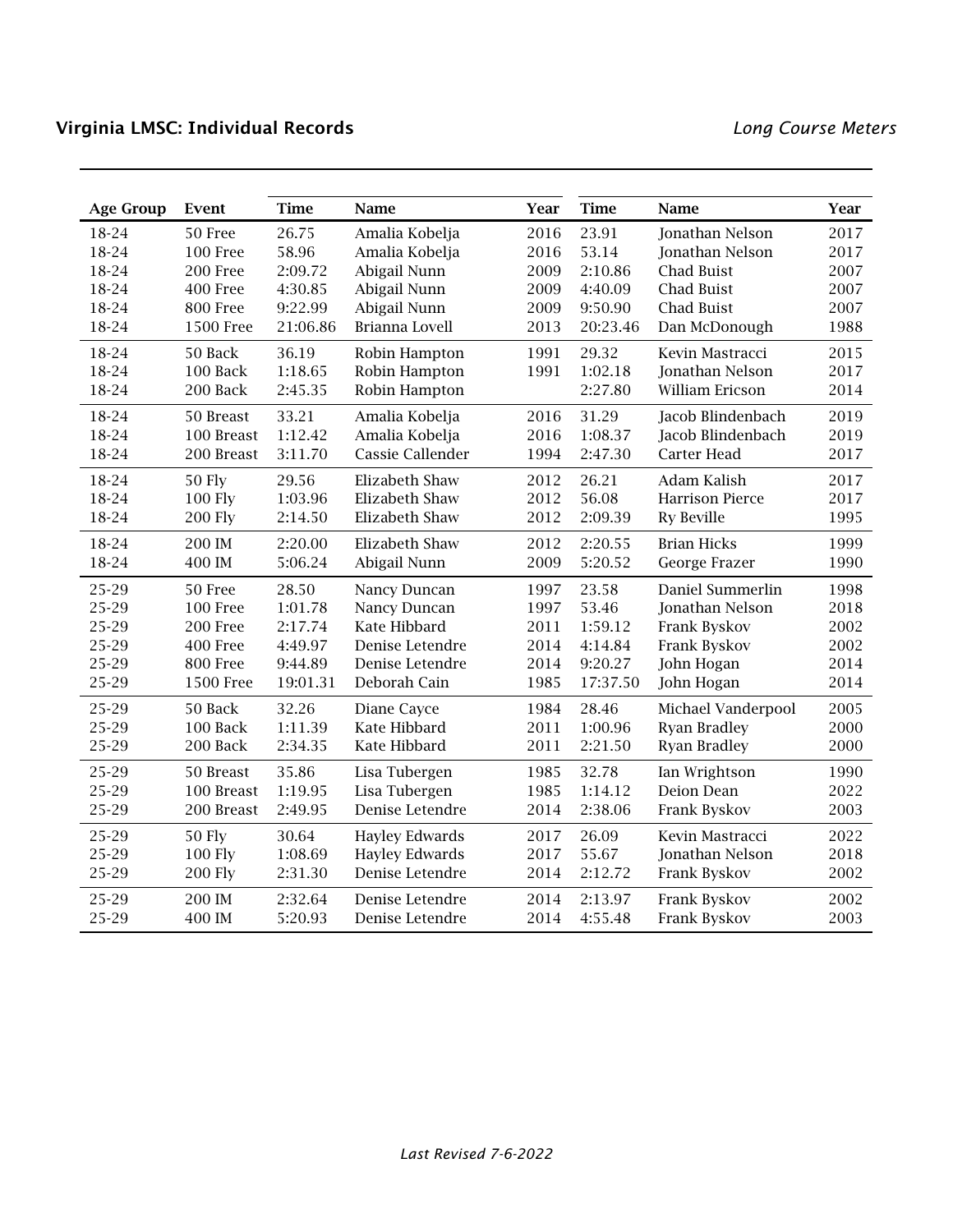| <b>Age Group</b> | Event            | <b>Time</b> | Name                  | Year | <b>Time</b> | Name                   | Year |
|------------------|------------------|-------------|-----------------------|------|-------------|------------------------|------|
| 30-34            | 50 Free          | 27.63       | <b>Beth Scheimann</b> | 1993 | 24.93       | John Tudor             | 1989 |
| 30-34            | <b>100 Free</b>  | 1:01.13     | Beth Scheimann        | 1993 | 54.27       | Troy Johnson           | 2006 |
| 30-34            | 200 Free         | 2:08.03     | Marina Falcone        | 2017 | 1:59.52     | <b>Billy Gaines</b>    | 2011 |
| 30-34            | 400 Free         | 4:54.64     | Deborah Reed          | 2000 | 4:19.88     | William Walters        | 2014 |
| 30-34            | 800 Free         | 10:14.49    | Deborah Reed          | 2000 | 9:10.94     | <b>Billy Gaines</b>    | 2011 |
| 30-34            | <b>1500 Free</b> | 20:14.03    | Lisa Bennett          | 1988 | 18:16.22    | Perry Lange            | 1987 |
| 30-34            | 50 Back          | 34.93       | Deanne Moosman        | 2012 | 28.28       | Troy Johnson           | 2006 |
| 30-34            | 100 Back         | 1:12.16     | Carina Masson         | 2018 | 1:02.59     | Troy Johnson           | 2006 |
| 30-34            | 200 Back         | 2:41.60     | Carina Masson         | 2018 | 2:25.75     | <b>Andrew Pulsifer</b> | 1997 |
| 30-34            | 50 Breast        | 34.19       | Lisa Bennett          | 1990 | 31.19       | Warren Cieslak         | 2017 |
| 30-34            | 100 Breast       | 1:18.80     | <b>Beth Scheimann</b> | 1993 | 1:12.32     | Ken Neubauer           | 1988 |
| 30-34            | 200 Breast       | 2:50.29     | Denise Letendre       | 2018 | 2:43.94     | Ken Neubauer           | 1988 |
| 30-34            | <b>50 Fly</b>    | 29.14       | Marina Falcone        | 2017 | 25.92       | Warren Cieslak         | 2017 |
| 30-34            | <b>100 Fly</b>   | 1:04.19     | Marina Falcone        | 2017 | 55.67       | Matt Haupt             | 2010 |
| 30-34            | <b>200 Fly</b>   | 2:30.71     | Denise Letendre       | 2018 | 2:03.76     | Matt Haupt             | 2010 |
| 30-34            | 200 IM           | 2:30.49     | Denise Letendre       | 2018 | 2:18.68     | <b>Adam Barley</b>     | 2013 |
| 30-34            | 400 IM           | 5:46.57     | Deborah Reed          | 2000 | 4:51.24     | William Walters        | 2014 |
| 35-39            | 50 Free          | 27.65       | <b>Beth Baker</b>     | 2000 | 25.74       | Eric Cornell           | 2006 |
| 35-39            | <b>100 Free</b>  | 1:01.75     | <b>Beth Baker</b>     | 2000 | 55.94       | Eric Cornell           | 2006 |
| 35-39            | 200 Free         | 2:15.00     | <b>Kelly Parker</b>   | 1997 | 2:05.62     | Eric Cornell           | 2006 |
| 35-39            | 400 Free         | 4:43.62     | <b>Kelly Parker</b>   | 1997 | 4:32.96     | Dave Holland           | 2006 |
| 35-39            | 800 Free         | 9:49.08     | <b>Kelly Parker</b>   | 1997 | 9:53.31     | John Geyer             | 2000 |
| 35-39            | <b>1500 Free</b> | 18:37.69    | <b>Kelly Parker</b>   | 1997 | 18:51.32    | John Geyer             | 2000 |
| 35-39            | 50 Back          | 32.72       | <b>Beth Baker</b>     | 1999 | 30.45       | David Malsbury         | 2000 |
| 35-39            | 100 Back         | 1:10.46     | <b>Beth Baker</b>     | 2000 | 1:07.66     | Rob Mc Clure           | 2005 |
| 35-39            | 200 Back         | 2:39.98     | <b>Beth Baker</b>     | 2000 | 2:33.44     | Rob Mc Clure           | 2005 |
| 35-39            | 50 Breast        | 36.60       | Patricia Powis        | 1998 | 32.47       | Michael Slowey         | 1994 |
| 35-39            | 100 Breast       | 1:21.07     | Kristen Harris        | 2017 | 1:12.30     | Michael Slowey         | 1994 |
| 35-39            | 200 Breast       | 3:02.59     | Patricia Powis        | 1998 | 2:43.09     | Michael Slowey         | 1994 |
| 35-39            | <b>50 Fly</b>    | 29.71       | <b>Beth Baker</b>     | 1999 | 27.21       | Evan Elsaesser         | 2022 |
| 35-39            | <b>100 Fly</b>   | 1:05.92     | <b>Beth Baker</b>     | 2000 | 1:00.42     | <b>Adam Barley</b>     | 2016 |
| 35-39            | <b>200 Fly</b>   | 2:29.00     | <b>Beth Baker</b>     | 2000 | 2:14.28     | Dave Holland           | 2006 |
| 35-39            | 200 IM           | 2:33.92     | <b>Beth Baker</b>     | 1999 | 2:19.26     | <b>Adam Barley</b>     | 2016 |
| 35-39            | 400 IM           | 5:34.76     | <b>Beth Baker</b>     | 2000 | 4:59.16     | <b>Adam Barley</b>     | 2016 |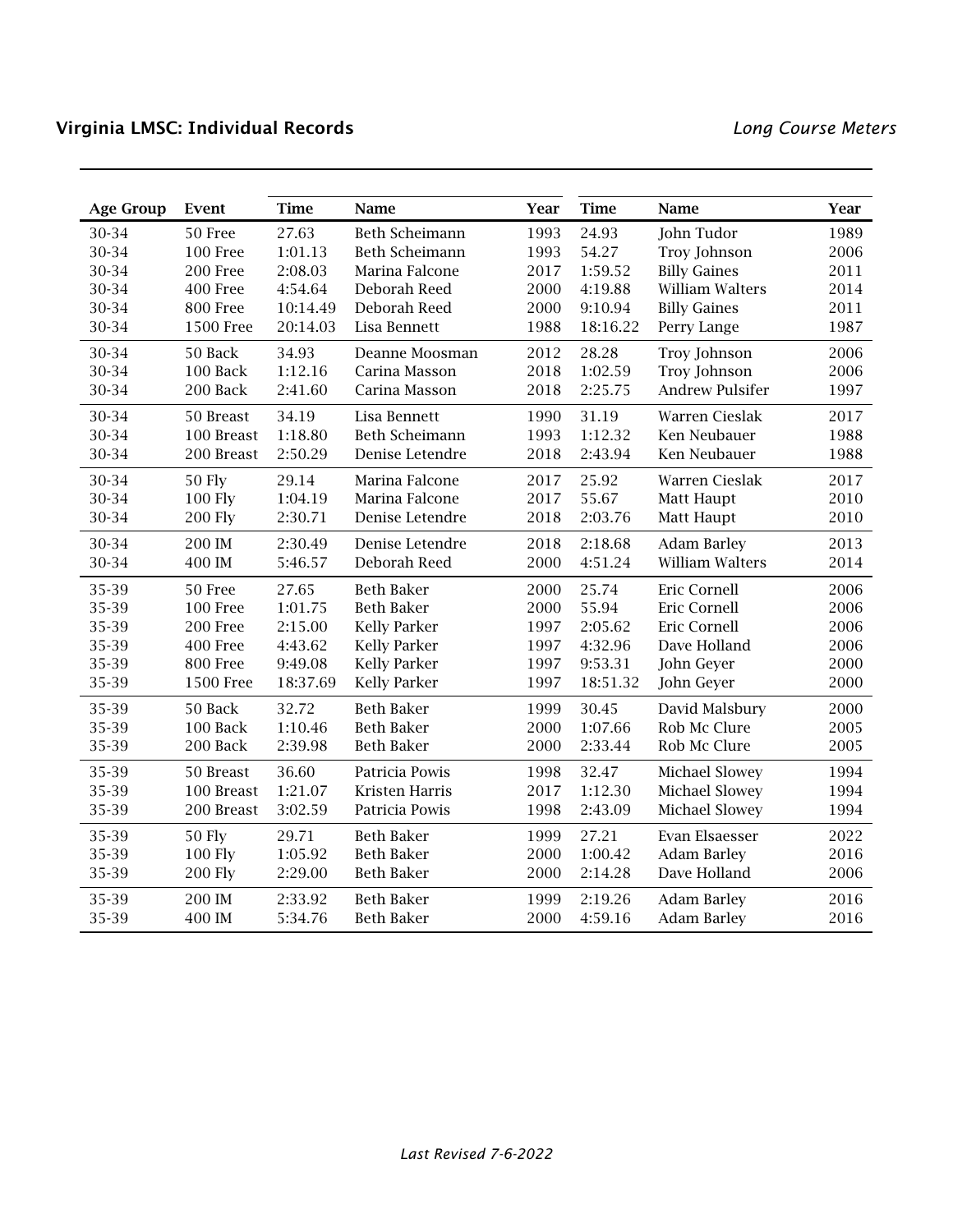| <b>Age Group</b> | Event            | <b>Time</b> | Name                       | Year | <b>Time</b> | Name            | Year |
|------------------|------------------|-------------|----------------------------|------|-------------|-----------------|------|
| 40-44            | 50 Free          | 27.46       | <b>Beth Baker</b>          |      | 25.14       | John Tudor      | 2000 |
| 40-44            | <b>100 Free</b>  | 1:01.48     | <b>Beth Baker</b>          | 2001 | 54.95       | John Tudor      | 2000 |
| 40-44            | 200 Free         | 2:15.83     | <b>Kelly Parker</b>        | 2002 | 2:01.40     | Chris Stevenson | 2008 |
| 40-44            | 400 Free         | 4:48.37     | <b>Kelly Parker</b>        | 2002 | 4:18.77     | Chris Stevenson | 2008 |
| 40-44            | 800 Free         | 10:00.58    | <b>Kelly Parker</b>        | 2004 | 9:48.57     | Dave Holland    | 2011 |
| 40-44            | <b>1500 Free</b> | 19:03.21    | <b>Kelly Parker</b>        | 2002 | 18:46.35    | Dave Holland    | 2008 |
| 40-44            | 50 Back          | 33.36       | <b>Beth Baker</b>          | 2002 | 27.95       | Chris Stevenson | 2008 |
| 40-44            | 100 Back         | 1:09.88     | <b>Beth Baker</b>          | 2001 | 1:00.56     | Chris Stevenson | 2008 |
| 40-44            | 200 Back         | 2:31.66     | <b>Beth Baker</b>          | 2001 | 2:13.48     | Chris Stevenson | 2008 |
| 40-44            | 50 Breast        | 36.24       | <b>Kristen Harris</b>      | 2017 | 32.27       | David Malsbury  | 2001 |
| 40-44            | 100 Breast       | 1:21.07     | Kristen Harris             | 2017 | 1:12.78     | Michael Slowey  | 2000 |
| 40-44            | 200 Breast       | 3:03.20     | Patricia Powis             | 2004 | 2:46.80     | Michael Slowey  | 2000 |
| 40-44            | <b>50 Fly</b>    | 29.59       | <b>Beth Baker</b>          | 2001 | 27.35       | John Tudor      | 2000 |
| 40-44            | <b>100 Fly</b>   | 1:05.61     | <b>Beth Baker</b>          | 2001 | 58.29       | Chris Stevenson | 2008 |
| 40-44            | <b>200 Fly</b>   | 2:29.81     | <b>Beth Baker</b>          | 2001 | 2:15.41     | Chris Stevenson | 2007 |
| 40-44            | 200 IM           | 2:42.90     | Katie Grier                | 2019 | 2:25.54     | Dave Holland    | 2008 |
| 40-44            | 400 IM           | 6:01.26     | Alison Moore               | 2010 | 5:09.89     | Dave Holland    | 2011 |
| 45-49            | 50 Free          | 28.72       | Annette Patterson          | 2012 | 25.83       | David Hefner    | 2000 |
| 45-49            | <b>100 Free</b>  | 1:06.98     | Susan Skiff                | 1999 | 56.50       | John Tudor      | 2002 |
| 45-49            | 200 Free         | 2:25.12     | Kelly Parker Palace        | 2010 | 2:01.76     | Chris Stevenson | 2009 |
| 45-49            | 400 Free         | 5:15.56     | <b>Kelly Parker Palace</b> | 2010 | 4:21.26     | Chris Stevenson | 2009 |
| 45-49            | 800 Free         | 10:25.48    | Kelly Parker Palace        | 2010 | 9:10.01     | Chris Stevenson | 2013 |
| 45-49            | <b>1500 Free</b> | 20:17.34    | Kelly Parker Palace        | 2010 | 17:49.63    | Chris Stevenson | 2013 |
| 45-49            | 50 Back          | 34.03       | <b>Annette Patterson</b>   | 2012 | 28.44       | Chris Stevenson | 2009 |
| 45-49            | 100 Back         | 1:14.21     | <b>Annette Patterson</b>   | 2012 | 1:00.55     | Chris Stevenson | 2009 |
| 45-49            | 200 Back         | 2:56.14     | <b>Bonnie Kestner</b>      | 1997 | 2:15.83     | Chris Stevenson | 2011 |
| 45-49            | 50 Breast        | 38.55       | Patricia Miller            | 2006 | 32.99       | David Malsbury  | 2006 |
| 45-49            | 100 Breast       | 1:24.52     | Patricia Miller            | 2006 | 1:15.35     | David Malsbury  | 2008 |
| 45-49            | 200 Breast       | 3:07.33     | Patricia Miller            | 2006 | 2:57.83     | David Malsbury  | 2008 |
| 45-49            | <b>50 Fly</b>    | 33.39       | Cheryl Conlin              | 2014 | 26.66       | Chris Stevenson | 2011 |
| 45-49            | <b>100 Fly</b>   | 1:14.50     | Susan Skiff                | 1999 | 59.10       | Chris Stevenson | 2009 |
| 45-49            | <b>200 Fly</b>   | 2:53.42     | Susan Skiff                | 1999 | 2:17.96     | Chris Stevenson | 2013 |
| 45-49            | 200 IM           | 2:51.54     | Lisa Bennett               | 2003 | 2:25.70     | Chris Stevenson | 2010 |
| 45-49            | 400 IM           | 6:19.39     | <b>Bonnie Kestner</b>      | 1997 | 5:07.27     | Dave Holland    | 2014 |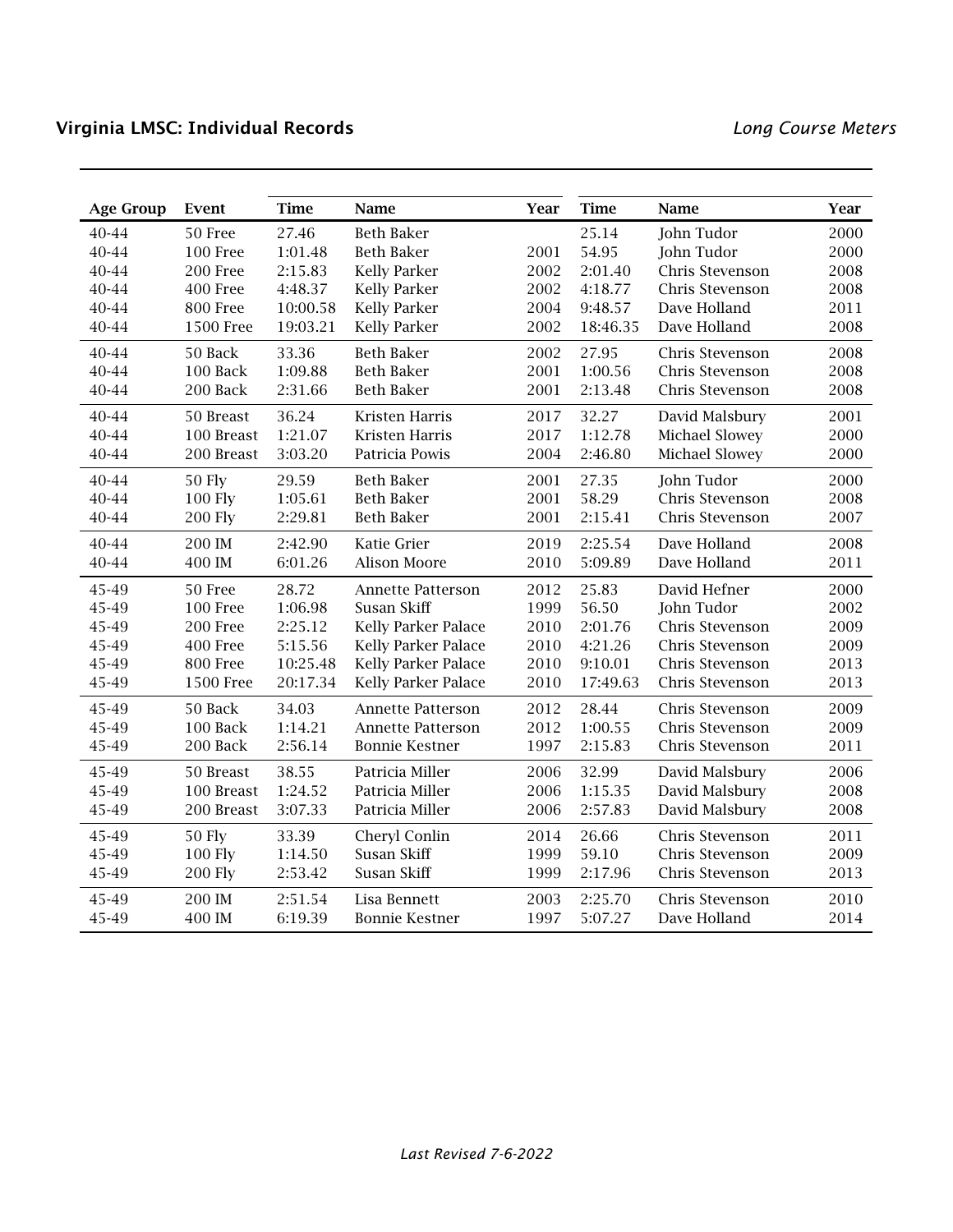| <b>Age Group</b> | Event            | <b>Time</b> | Name                       | Year | <b>Time</b> | Name                  | Year |
|------------------|------------------|-------------|----------------------------|------|-------------|-----------------------|------|
| 50-54            | 50 Free          | 29.16       | Margaret Conze             | 2022 | 26.23       | <b>Gregory Harris</b> | 2015 |
| 50-54            | 100 Free         | 1:05.62     | Margaret Conze             | 2022 | 58.05       | <b>Gregory Harris</b> | 2015 |
| 50-54            | 200 Free         | 2:20.53     | Kelly Parker Palace        | 2011 | 2:08.11     | Len Gushe             | 2013 |
| 50-54            | 400 Free         | 4:58.07     | <b>Kelly Parker Palace</b> | 2011 | 4:32.22     | Chris Stevenson       | 2014 |
| 50-54            | 800 Free         | 10:10.10    | <b>Kelly Parker Palace</b> | 2011 | 9:29.69     | Len Gushe             | 2013 |
| 50-54            | <b>1500 Free</b> | 19:22.55    | <b>Kelly Parker Palace</b> | 2011 | 19:45.61    | Dave Holland          | 2017 |
| 50-54            | 50 Back          | 36.39       | Val Van Horn Pate          | 2014 | 29.99       | Chris Stevenson       | 2014 |
| 50-54            | 100 Back         | 1:19.67     | Val Van Horn Pate          | 2013 | 1:03.71     | Chris Stevenson       | 2014 |
| 50-54            | 200 Back         | 2:53.21     | Val Van Horn Pate          | 2014 | 2:22.61     | Chris Stevenson       | 2014 |
| 50-54            | 50 Breast        | 39.85       | Lisa Bennett               | 2006 | 33.36       | <b>Gregory Harris</b> | 2016 |
| 50-54            | 100 Breast       | 1:26.89     | Lisa Bennett               | 2010 | 1:12.45     | <b>Gregory Harris</b> | 2017 |
| 50-54            | 200 Breast       | 3:15.08     | Lisa Bennett               | 2006 | 2:45.10     | <b>Gregory Harris</b> | 2014 |
| 50-54            | 50 Fly           | 31.12       | Margaret Conze             | 2022 | 27.18       | Chris Stevenson       | 2014 |
| 50-54            | <b>100 Fly</b>   | 1:18.03     | Val Van Horn Pate          | 2014 | 1:01.48     | Chris Stevenson       | 2014 |
| 50-54            | <b>200 Fly</b>   | 2:58.34     | Terry Sue Gault            | 2000 | 2:27.35     | Len Gushe             | 2013 |
| 50-54            | 200 IM           | 2:54.44     | Kelly Parker Palace        | 2011 | 2:23.93     | Len Gushe             | 2013 |
| 50-54            | 400 IM           | 6:08.20     | Kelly Parker Palace        | 2011 | 5:25.06     | <b>Gregory Harris</b> | 2017 |
| 55-59            | 50 Free          | 30.90       | Kelly Parker Palace        | 2016 | 25.86       | <b>Gregory Harris</b> | 2018 |
| 55-59            | 100 Free         | 1:06.16     | Kelly Parker Palace        | 2016 | 57.42       | <b>Gregory Harris</b> | 2018 |
| 55-59            | 200 Free         | 2:23.56     | <b>Kelly Parker Palace</b> | 2016 | 2:11.57     | Len Gushe             | 2018 |
| 55-59            | 400 Free         | 4:59.94     | Kelly Parker Palace        | 2016 | 4:37.82     | Len Gushe             | 2018 |
| 55-59            | 800 Free         | 10:18.29    | Kelly Parker Palace        | 2016 | 9:42.77     | Len Gushe             | 2018 |
| 55-59            | <b>1500 Free</b> | 19:29.84    | Kelly Parker Palace        | 2016 | 19:05.79    | Len Gushe             | 2018 |
| 55-59            | 50 Back          | 35.33       | <b>Susan Williams</b>      | 2022 | 31.15       | Len Gushe             | 2018 |
| 55-59            | 100 Back         | 1:25.65     | Kelly Parker Palace        | 2016 | 1:08.20     | Len Gushe             | 2018 |
| 55-59            | 200 Back         | 2:52.33     | <b>Kelly Parker Palace</b> | 2016 | 2:26.23     | Len Gushe             | 2018 |
| 55-59            | 50 Breast        | 40.81       | Patricia Miller            | 2018 | 32.68       | <b>Gregory Harris</b> | 2018 |
| 55-59            | 100 Breast       | 1:31.62     | Kelly Parker Palace        | 2016 | 1:10.84     | <b>Gregory Harris</b> | 2018 |
| 55-59            | 200 Breast       | 3:15.38     | Kelly Parker Palace        | 2016 | 2:44.64     | <b>Gregory Harris</b> | 2018 |
| 55-59            | <b>50 Fly</b>    | 32.76       | Susan Williams             | 2022 | 29.26       | <b>Gregory Harris</b> | 2018 |
| 55-59            | <b>100 Fly</b>   | 1:18.16     | Susan Skiff                | 2012 | 1:04.24     | Len Gushe             | 2018 |
| 55-59            | <b>200 Fly</b>   | 2:56.09     | Susan Skiff                | 2012 | 2:30.83     | Len Gushe             | 2018 |
| 55-59            | 200 IM           | 2:49.48     | Kelly Parker Palace        | 2016 | 2:26.31     | <b>Gregory Harris</b> | 2018 |
| 55-59            | 400 IM           | 6:01.36     | Kelly Parker Palace        | 2016 | 5:12.69     | Len Gushe             | 2018 |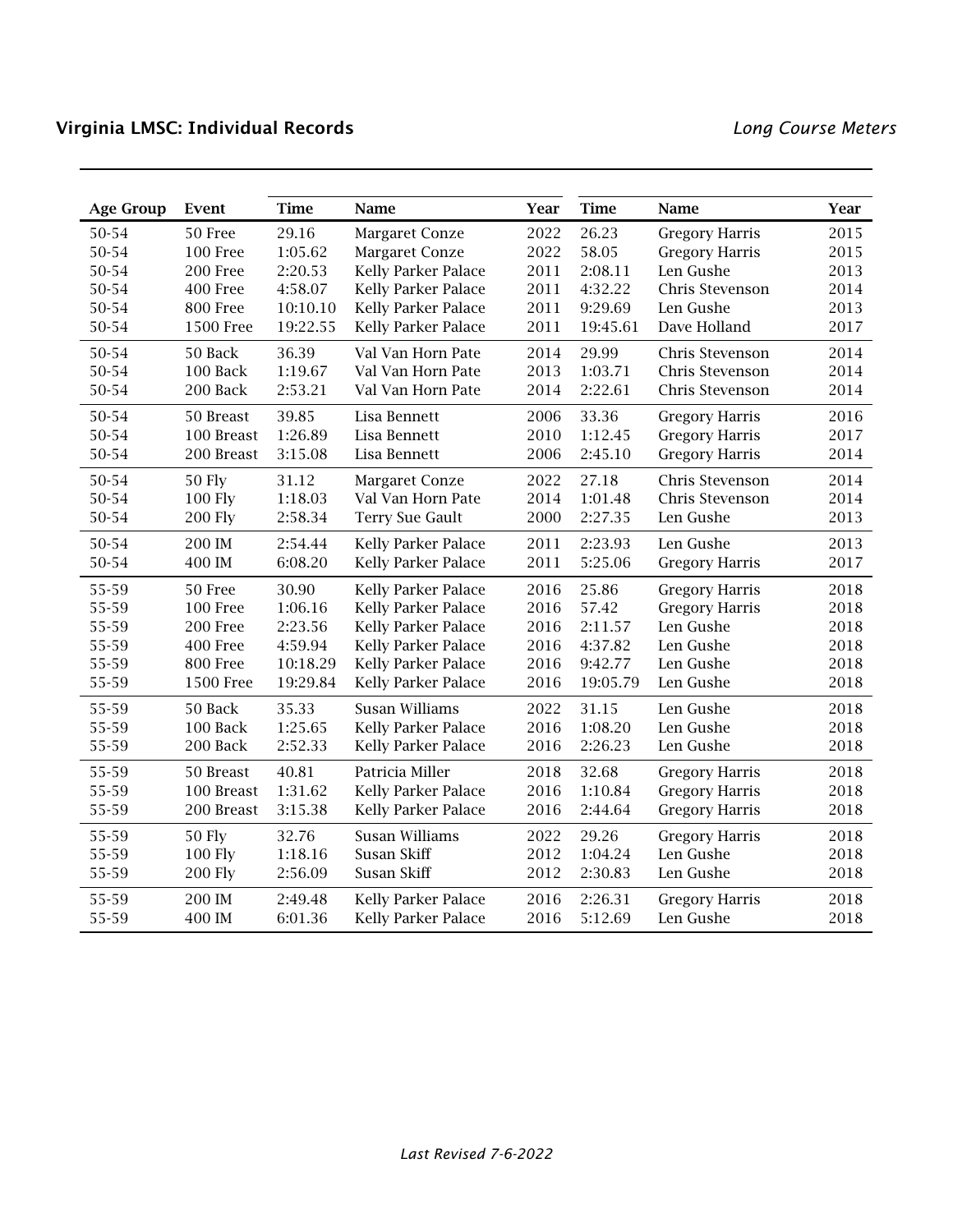| <b>Age Group</b> | Event            | <b>Time</b> | Name                          | Year | <b>Time</b> | Name                | Year |
|------------------|------------------|-------------|-------------------------------|------|-------------|---------------------|------|
| 60-64            | 50 Free          | 32.28       | Kelly Parker Palace           | 2021 | 28.84       | Scott Kauffman      | 2013 |
| 60-64            | <b>100 Free</b>  | 1:09.46     | Kelly Parker Palace           | 2021 | 1:05.46     | Jack Schiltz        | 2002 |
| 60-64            | 200 Free         | 2:30.17     | Kelly Parker Palace           | 2021 | 2:18.60     | John Calvert        | 2006 |
| 60-64            | 400 Free         | 5:18.49     | Kelly Parker Palace           | 2021 | 4:59.08     | John Calvert        | 2006 |
| 60-64            | 800 Free         | 10:45.75    | Kelly Parker Palace           | 2021 | 10:09.12    | <b>John Calvert</b> | 2006 |
| 60-64            | <b>1500 Free</b> | 20:44.81    | Kelly Parker Palace           | 2021 | 22:04.07    | Neil Watts          | 2003 |
| 60-64            | 50 Back          | 38.02       | Val Van Horn Pate             | 2022 | 33.42       | David Malsbury      | 2021 |
| 60-64            | 100 Back         | 1:23.27     | Val Van Horn Pate             | 2022 | 1:15.75     | David Malsbury      | 2021 |
| 60-64            | 200 Back         | 3:09.49     | Kelly Parker Palace           | 2021 | 2:39.01     | John Calvert        | 2006 |
| 60-64            | 50 Breast        | 43.93       | <b>Kelly Parker Palace</b>    | 2021 | 36.86       | David Malsbury      | 2021 |
| 60-64            | 100 Breast       | 1:36.77     | Kelly Parker Palace           | 2021 | 1:25.45     | Jack Schiltz        | 2002 |
| 60-64            | 200 Breast       | 3:25.23     | Kelly Parker Palace           | 2021 | 3:16.64     | Jack Schiltz        | 2002 |
| 60-64            | <b>50 Fly</b>    | 34.73       | Val Van Horn Pate             | 2022 | 32.12       | David Malsbury      | 2021 |
| 60-64            | <b>100 Fly</b>   | 1:21.59     | Val Van Horn Pate             | 2022 | 1:13.20     | John Calvert        | 2006 |
| 60-64            | <b>200 Fly</b>   | 3:13.70     | Susan Skiff                   | 2015 | 3:23.33     | William Irwin       |      |
| 60-64            | 200 IM           | 3:00.17     | Kelly Parker Palace           | 2021 | 2:36.07     | John Calvert        | 2006 |
| 60-64            | 400 IM           | 6:21.20     | <b>Shirley Loftus-Charley</b> | 2012 | 5:41.07     | John Calvert        | 2006 |
| 65-69            | 50 Free          | 34.54       | <b>Beth Schreiner</b>         | 2009 | 31.35       | <b>Harry Sober</b>  | 2008 |
| 65-69            | 100 Free         | 1:17.63     | <b>Beth Schreiner</b>         | 2007 | 1:10.21     | Craig Bauer         | 2017 |
| 65-69            | 200 Free         | 2:50.73     | <b>Shirley Loftus-Charley</b> | 2018 | 2:38.68     | Craig Bauer         | 2017 |
| 65-69            | 400 Free         | 5:48.12     | <b>Shirley Loftus-Charley</b> | 2018 | 5:36.95     | Craig Bauer         | 2017 |
| 65-69            | 800 Free         | 11:43.66    | <b>Shirley Loftus-Charley</b> | 2018 | 11:57.97    | Sandy Galletly      | 2008 |
| 65-69            | <b>1500 Free</b> | 22:03.45    | <b>Shirley Loftus-Charley</b> | 2018 | 22:24.34    | Sandy Galletly      | 2008 |
| 65-69            | 50 Back          | 42.77       | Marcia Barry                  | 2013 | 40.71       | <b>Harry Sober</b>  | 2008 |
| 65-69            | 100 Back         | 1:34.07     | Marcia Barry                  | 2013 | 1:34.78     | John Mccorkle       | 2016 |
| 65-69            | 200 Back         | 3:22.47     | Marcia Barry                  | 2014 | 3:12.66     | Sandy Galletly      | 2008 |
| 65-69            | 50 Breast        | 43.57       | Joann Leilich                 | 2005 | 42.64       | James Davis         | 2011 |
| 65-69            | 100 Breast       | 1:36.94     | Joann Leilich                 | 2004 | 1:30.28     | Craig Bauer         | 2017 |
| 65-69            | 200 Breast       | 3:26.98     | Joann Leilich                 | 2005 | 3:29.01     | Craig Bauer         | 2017 |
| 65-69            | <b>50 Fly</b>    | 43.40       | <b>Shirley Loftus-Charley</b> | 2018 | 36.67       | <b>Harry Sober</b>  | 2008 |
| 65-69            | <b>100 Fly</b>   | 1:34.98     | Shirley Loftus-Charley        | 2017 | 1:34.78     | John Mccorkle       | 2016 |
| 65-69            | <b>200 Fly</b>   | 3:17.58     | Shirley Loftus-Charley        | 2017 | 3:15.49     | John Mccorkle       | 2016 |
| 65-69            | 200 IM           | 3:17.99     | <b>Shirley Loftus-Charley</b> | 2018 | 3:25.75     | William Irwin       | 1994 |
| 65-69            | 400 IM           | 6:53.76     | <b>Shirley Loftus-Charley</b> | 2017 | 6:41.01     | John Mccorkle       | 2016 |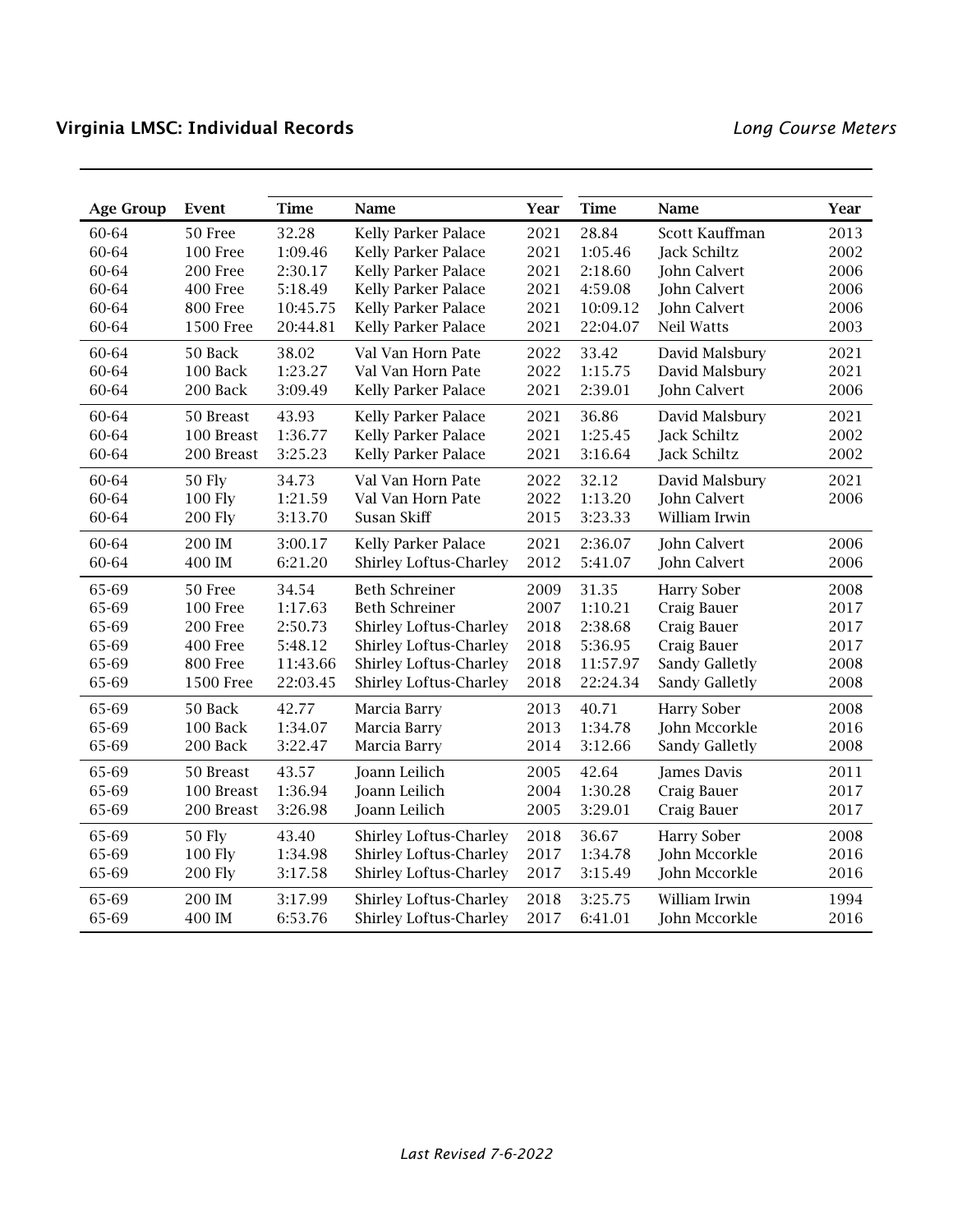| <b>Age Group</b> | Event            | <b>Time</b> | Name                          | Year | <b>Time</b> | Name                   | <b>Year</b> |
|------------------|------------------|-------------|-------------------------------|------|-------------|------------------------|-------------|
| 70-74            | 50 Free          | 35.22       | <b>Beth Schreiner</b>         | 2011 | 32.05       | <b>Ken Novell</b>      | 2013        |
| 70-74            | 100 Free         | 1:19.75     | Shirley Loftus-Charley        | 2022 | 1:13.72     | <b>Ken Novell</b>      | 2014        |
| 70-74            | 200 Free         | 2:56.48     | Shirley Loftus-Charley        | 2021 | 2:54.84     | <b>Ken Novell</b>      | 2014        |
| 70-74            | 400 Free         | 5:58.97     | Shirley Loftus-Charley        | 2021 | 6:08.31     | Sandy Galletly         | 2012        |
| 70-74            | 800 Free         | 12:04.85    | Shirley Loftus-Charley        | 2021 | 12:51.37    | Sandy Galletly         | 2012        |
| 70-74            | <b>1500 Free</b> | 22:38.34    | Shirley Loftus-Charley        | 2021 | 24:12.65    | Sandy Galletly         | 2012        |
| 70-74            | 50 Back          | 45.14       | Marcia Barry                  | 2019 | 42.22       | <b>Calvin Barnes</b>   | 1995        |
| 70-74            | 100 Back         | 1:38.36     | Shirley Loftus-Charley        | 2022 | 1:37.01     | Warner Brundage        | 2014        |
| 70-74            | 200 Back         | 3:30.28     | Marcia Barry                  | 2019 | 3:21.95     | Sandy Galletly         | 2012        |
| 70-74            | 50 Breast        | 48.87       | Susan Bricken                 | 2015 | 45.29       | Terry Gernstein        | 2014        |
| 70-74            | 100 Breast       | 1:54.03     | Shirley Loftus-Charley        | 2022 | 1:44.79     | Terry Gernstein        | 2014        |
| 70-74            | 200 Breast       | 4:20.98     | Johnnie Detrick               | 2008 | 3:58.87     | <b>Edward Gaulrapp</b> | 2013        |
| 70-74            | <b>50 Fly</b>    | 45.50       | <b>Shirley Loftus-Charley</b> | 2021 | 38.73       | Ken Novell             | 2013        |
| 70-74            | <b>100 Fly</b>   | 1:36.73     | Shirley Loftus-Charley        | 2022 | 1:46.31     | <b>Edward Gaulrapp</b> | 2013        |
| 70-74            | <b>200 Fly</b>   | 4:08.36     | Lucille Griffin               | 2008 | 4:18.49     | <b>Edward Gaulrapp</b> | 2013        |
| 70-74            | 200 IM           | 3:21.30     | <b>Shirley Loftus-Charley</b> | 2022 | 3:33.68     | Ken Novell             | 2013        |
| 70-74            | 400 IM           | 7:13.95     | <b>Shirley Loftus-Charley</b> | 2021 | 8:24.00     | <b>Edward Gaulrapp</b> | 2013        |
| 75-79            | 50 Free          | 38.06       | Johnnie Detrick               | 2013 | 37.25       | Owen Maher             | 2010        |
| 75-79            | 100 Free         | 1:31.94     | <b>Beth Schreiner</b>         | 2017 | 1:28.06     | Patrick Frank          | 1985        |
| 75-79            | 200 Free         | 3:22.70     | <b>Beth Schreiner</b>         | 2016 | 3:22.27     | Patrick Frank          | 1985        |
| 75-79            | 400 Free         | 7:16.13     | <b>Beth Schreiner</b>         | 2016 | 7:08.43     | Sandy Galletly         | 2017        |
| 75-79            | 800 Free         | 19:41.30    | <b>Terry Sokolik</b>          | 2006 | 15:04.87    | Sandy Galletly         | 2017        |
| 75-79            | <b>1500 Free</b> | 39:27.90    | Marie Kelleher                | 1989 | 28:14.90    | Sandy Galletly         | 2017        |
| 75-79            | 50 Back          | 48.01       | <b>Beth Schreiner</b>         | 2016 | 47.99       | <b>Calvin Barnes</b>   | 2000        |
| 75-79            | 100 Back         | 1:50.11     | <b>Beth Schreiner</b>         | 2017 | 1:48.86     | <b>Calvin Barnes</b>   | 2000        |
| 75-79            | 200 Back         | 3:56.43     | <b>Beth Schreiner</b>         | 2016 | 3:55.41     | <b>Calvin Barnes</b>   | 2000        |
| 75-79            | 50 Breast        | 55.21       | Johnnie Detrick               | 2012 | 55.14       | <b>Richard Scott</b>   | 2010        |
| 75-79            | 100 Breast       | 2:03.34     | Johnnie Detrick               | 2010 | 2:09.14     | <b>Richard Scott</b>   | 2011        |
| 75-79            | 200 Breast       | 4:29.13     | Johnnie Detrick               | 2010 | 4:24.84     | Sandy Galletly         | 2017        |
| 75-79            | <b>50 Fly</b>    | 51.31       | Lucille Griffin               | 2013 | 46.39       | Owen Maher             | 2010        |
| 75-79            | <b>100 Fly</b>   | 1:54.65     | Lucille Griffin               | 2013 | 2:14.77     | Owen Maher             | 2011        |
| 75-79            | <b>200 Fly</b>   | 4:27.67     | Lucille Griffin               | 2014 | 5:35.93     | <b>Richard Scott</b>   | 2010        |
| 75-79            | 200 IM           | 4:11.94     | Johnnie Detrick               | 2010 | 4:06.33     | <b>Calvin Barnes</b>   | 1999        |
| 75-79            | 400 IM           | 10:00.73    | Barbara Zaremski              | 2012 | 9:49.76     | <b>Richard Scott</b>   | 2011        |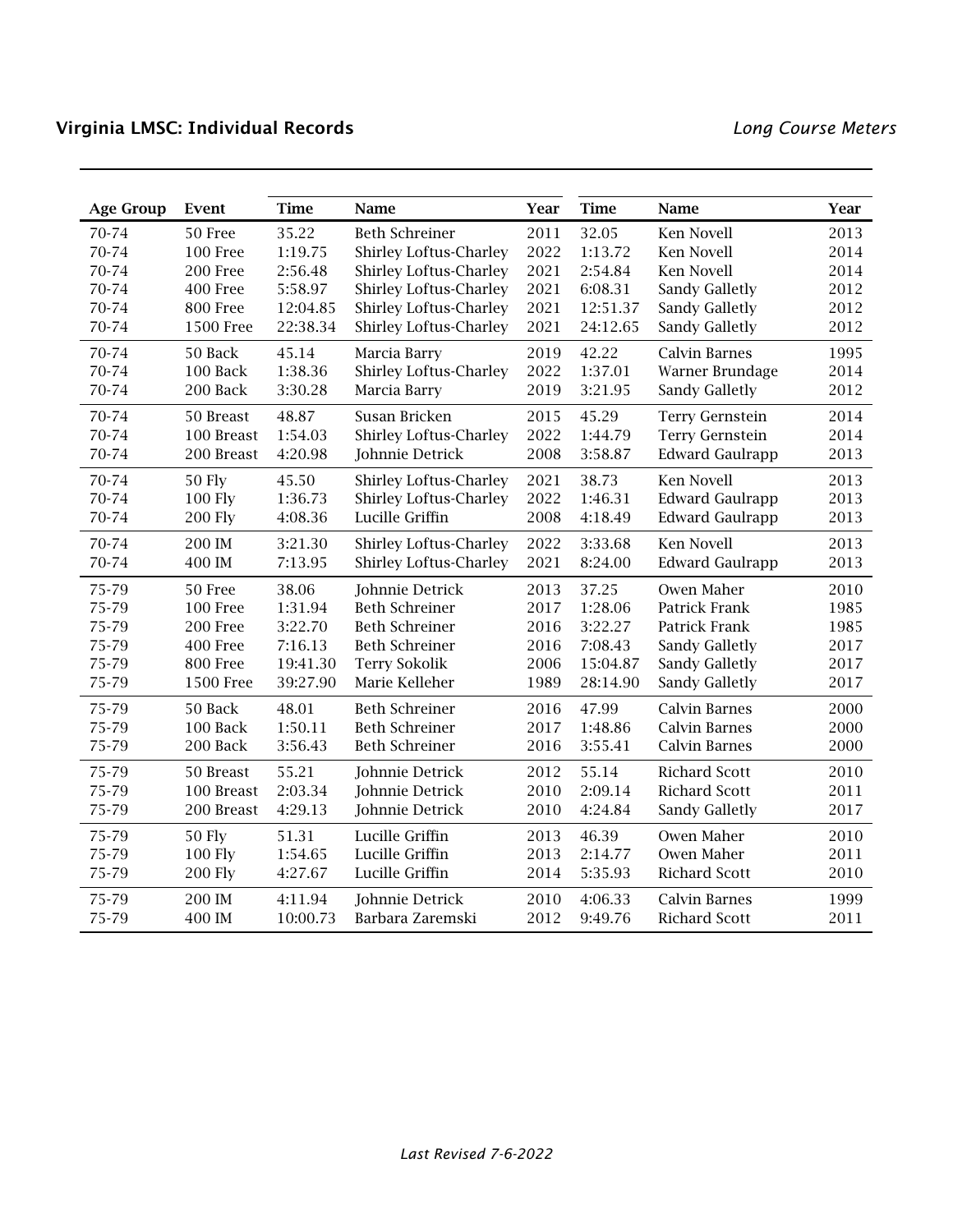| <b>Age Group</b> | Event            | <b>Time</b> | Name             | Year | <b>Time</b> | Name                         | Year |
|------------------|------------------|-------------|------------------|------|-------------|------------------------------|------|
| 80-84            | 50 Free          | 39.51       | Johhnie Detrick  | 2016 | 46.63       | Carl Russ                    | 2015 |
| 80-84            | 100 Free         | 1:37.04     | Johnnie Detrick  | 2015 | 1:57.40     | Carl Russ                    | 2015 |
| 80-84            | 200 Free         | 3:50.71     | Johnnie Detrick  | 2018 | 3:48.73     | <b>Calvin Barnes</b>         | 2005 |
| 80-84            | 400 Free         | 9:21.13     | Jeanne Meredith  | 2009 | 8:29.63     | David Nicholas               | 2017 |
| 80-84            | 800 Free         | 19:04.31    | Jeanne Meredith  | 2009 | 16:57.59    | <b>Calvin Barnes</b>         | 2006 |
| 80-84            | <b>1500 Free</b> |             |                  |      | 36:53.46    | Carl Russ                    | 2015 |
| 80-84            | 50 Back          | 1:00.50     | Laura Walker     | 2018 | 53.35       | <b>Calvin Barnes</b>         | 2005 |
| 80-84            | 100 Back         | 2:10.00     | Laura Walker     | 2017 | 2:02.49     | <b>Harry Howell</b>          | 2000 |
| 80-84            | 200 Back         | 4:37.91     | Laura Walker     | 2017 | 4:10.07     | <b>Calvin Barnes</b>         | 2005 |
| 80-84            | 50 Breast        | 58.45       | Johnnie Detrick  | 2016 | 1:02.76     | <b>Harry Howell</b>          | 2000 |
| 80-84            | 100 Breast       | 2:10.10     | Johnnie Detrick  | 2015 | 2:26.36     | Harry Howell                 | 2000 |
| 80-84            | 200 Breast       | 4:56.92     | Johnnie Detrick  | 2017 | 5:45.29     | <b>Richard Scott</b>         | 2015 |
| 80-84            | <b>50 Fly</b>    | 1:06.24     | Johnnie Detrick  | 2016 | 1:05.15     | <b>Harry Howell</b>          | 2000 |
| 80-84            | 100 Fly          | 3:11.53     | Marie Kelleher   | 1994 | 3:31.79     | <b>Richard Scott</b>         | 2015 |
| 80-84            | <b>200 Fly</b>   |             |                  |      | 8:04.23     | <b>Richard Scott</b>         | 2015 |
| 80-84            | 200 IM           | 4:27.25     | Johnnie Detrick  | 2015 | 4:35.36     | <b>Calvin Barnes</b>         | 2005 |
| 80-84            | 400 IM           |             |                  |      | 12:12.65    | <b>Richard Scott</b>         | 2015 |
| 85-89            | 50 Free          | 59.90       | Marie Kelleher   | 2000 | 54.41       | Richard Briesemeister        | 2010 |
| 85-89            | <b>100 Free</b>  | 2:18.58     | Marie Kelleher   | 2000 | 2:06.78     | <b>Richard Briesemeister</b> | 2010 |
| 85-89            | 200 Free         | 5:13.75     | Marie Kelleher   | 2000 | 4:49.92     | Richard Briesemeister        | 2010 |
| 85-89            | 400 Free         |             |                  |      | 8:47.81     | <b>Calvin Barnes</b>         | 2010 |
| 85-89            | 800 Free         |             |                  |      | 18:12.12    | Calvin Barnes                | 2010 |
| 85-89            | <b>1500 Free</b> |             |                  |      | 34:22.29    | <b>Calvin Barnes</b>         | 2010 |
| 85-89            | 50 Back          | 2:18.41     | Roberta Sugden   | 2002 | 1:49.21     | L Rene Gaiennie              | 2022 |
| 85-89            | 100 Back         |             |                  |      | 2:12.43     | <b>Calvin Barnes</b>         | 2010 |
| 85-89            | 50 Breast        | 1:15.40     | Marianna Berkley | 2009 | 1:09.51     | Norman Rainer                | 2013 |
| 85-89            | 100 Breast       | 2:52.71     | Marianna Berkley | 2009 | 2:40.88     | Norman Rainer                | 2013 |
| 85-89            | 200 Breast       | 6:16.17     | Marianna Berkley | 2009 | 5:54.71     | Norman Rainer                | 2013 |
| 85-89            | <b>50 Fly</b>    | 1:37.53     | Marie Kelleher   | 2000 |             |                              |      |
| 85-89            | <b>100 Fly</b>   | 3:33.92     | Marie Kelleher   | 2000 |             |                              |      |
| 85-89            | 200 IM           | 6:20.13     | Marianna Berkley | 2009 |             |                              |      |
| 90-94            | 50 Free          | 1:10.61     | Jeanne Meredith  | 2018 |             |                              |      |
| 90-94            | 200 Free         |             |                  |      | 5:16.87     | Calvin Barnes                | 2015 |
| 90-94            | <b>1500 Free</b> |             |                  |      | 43:29.52    | <b>Calvin Barnes</b>         | 2015 |
| 90-94            | 50 Back          | 1:32.87     | Jeanne Meredith  | 2018 |             |                              |      |
| 90-94            | 100 Back         | 3:13.54     | Marianna Berkley | 2013 |             |                              |      |
| 90-94            | 200 Back         |             |                  |      | 5:38.97     | <b>Calvin Barnes</b>         | 2015 |
| 90-94            | 50 Breast        | 2:01.70     | Marianna Berkley | 2013 |             |                              |      |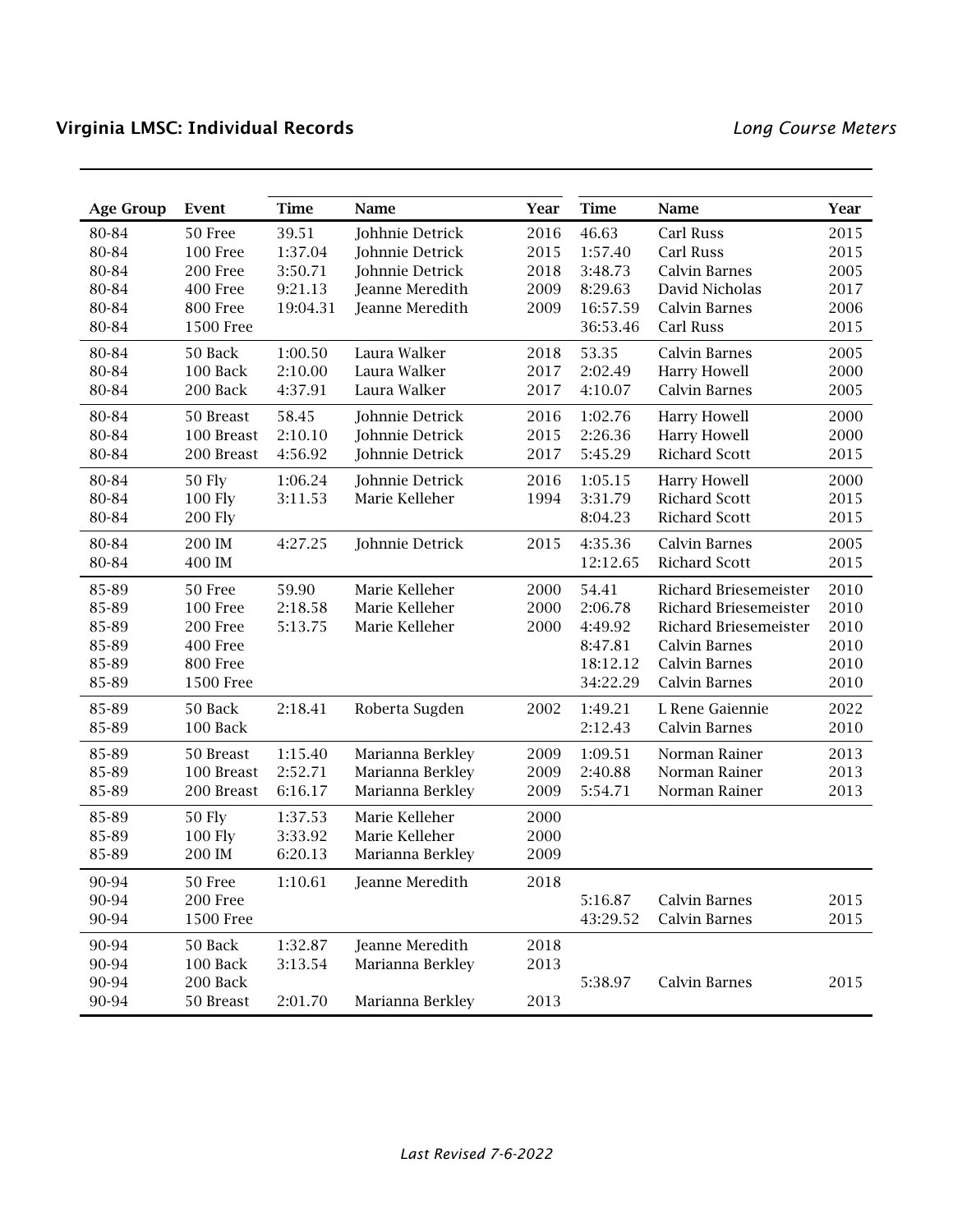| Age Group | Gender | Event      | Time     | Club        | Swimmer 1             | Swimmer 2             | Swimmer 3                     | Swimmer 4                     | Year |
|-----------|--------|------------|----------|-------------|-----------------------|-----------------------|-------------------------------|-------------------------------|------|
| 72-99     | Women  | 200 Free   | 2:20.11  | <b>VMST</b> | Rebecca Miller        | Michele Vitello       | <b>Sharon Petit</b>           | Elissa Louden                 | 2000 |
| 72-99     | Women  | 200 Medley | 2:34.12  | <b>VMST</b> | Rebecca Miller        | Michele Vitello       | Karen Holloway                | Syril Pettit                  | 2000 |
| 100-119   | Women  | 200 Free   | 2:03.94  | <b>VMST</b> | Syril Pettit          | Karen Holloway        | Violetta Schlesinger          | Lynne Martin                  | 2000 |
| 100-119   | Women  | 200 Medley | 2:17.23  | <b>VMST</b> | Debbie Sloan          | Lisa Bennett          | Val Van Horn                  | Clai Bolek                    |      |
| 120-159   | Women  | 200 Free   | 1:54.32  | 1693        | Marina Falcone        | Katie Grier           | Ellen Minzenmayer             | Gabrielle Mizerak             | 2017 |
| 120-159   | Women  | 200 Medlev | 2:10.80  | 1693        | Gabrielle Mizerak     | Kristen Harris        | Marina Falcone                | <b>Shannon Greene</b>         | 2017 |
| 120-159   | Women  | 400 Free   | 5:04.95  | <b>VMST</b> | <b>Alison Moore</b>   | Elizabeth Cohen       | Claire Russo                  | Brianna Lovell                | 2013 |
| 120-159   | Women  | 400 Medley | 4:55.20  | <b>VMST</b> | Kate Hibbard          | <b>Claire Russo</b>   | Maura Smith                   | Danielle Myers                | 2013 |
| 160-199   | Women  | 200 Free   | 1:59.88  | <b>VMST</b> | <b>Kelly Parker</b>   | <b>Beth Baker</b>     | Kitten Braaten                | <b>Trish Seubert</b>          | 2002 |
| 160-199   | Women  | 200 Medley | 2:18.33  | <b>VMST</b> | Lauren Hasselquist    | Patricia Powis        | Wendy Weil                    | Lisa Bennett                  | 2000 |
| 160-199   | Women  | 400 Free   | 6:38.46  | <b>WMS</b>  | <b>Theresa Krause</b> | <b>Sydney Bowers</b>  | Kerry Ogata                   | Eileen Span                   | 2005 |
| 160-199   | Women  | 800 Free   | 10:55.23 | <b>VMST</b> | <b>Betsy Durrant</b>  | Kitten Braaten        | <b>Bonnie Kestner</b>         | Kelly Parker                  |      |
| 200-239   | Women  | 200 Free   | 2:07.49  | <b>VMST</b> | Terry Sue Gault       | Susan Skiff           | Johnnie Detrick               | <b>Beth Baker</b>             | 2000 |
| 200-239   | Women  | 200 Medley | 2:25.82  | <b>VMST</b> | <b>Beth Baker</b>     | Nancy Miller          | Susan Skiff                   | <b>Iohnnie Detrick</b>        | 2000 |
| 200-239   | Women  | 400 Free   | 5:24.71  | <b>VMST</b> | Peggy Feldmann        | Debbie Jaeger         | Nancy Speer                   | Barbara Boslego               | 2013 |
| 200-239   | Women  | 400 Medley | 7:31.59  | <b>VMST</b> | Debbie Jaeger         | Rosanna McMillan      | Susan Marens                  | Judy Martin                   | 2007 |
| 240-279   | Women  | 200 Free   | 2:21.40  | <b>VMST</b> | <b>Beth Schreiner</b> | Barbara Zaremski      | Joann Leilich                 | Lisa Bennett                  | 2004 |
| 240-279   | Women  | 200 Medley | 2:38.70  | <b>VMST</b> | Barbara Zaremski      | Patricia Miller       | Terry Sue Gault               | <b>Beth Schreiner</b>         | 2006 |
| 240-279   | Women  | 400 Free   | 6:42.37  | <b>VMST</b> | <b>Susan Marens</b>   | Judy Martin           | Debbie Jaeger                 | Lucille Griffin               | 2008 |
| 240-279   | Women  | 400 Medley | 6:53.50  | <b>VMST</b> | Judy Martin           | <b>Betsy Durrant</b>  | <b>Shirley Loftus-Charley</b> | Laura Walker                  | 2010 |
| 240-279   | Women  | 800 Free   | 14:37.90 | <b>VMST</b> | Debbie Jaeger         | Pearl Cox             | Susan Henley                  | <b>Betsy Durrant</b>          | 2006 |
| 280-319   | Women  | 200 Free   | 2:29.97  | <b>VMST</b> | Johnnie Detrick       | <b>Beth Schreiner</b> | Terry Sue Gault               | Marcia Barry                  | 2014 |
| 280-319   | Women  | 200 Medley | 2:56.69  | <b>VMST</b> | Marcia Barry          | Barbara Boslego       | <b>Shirley Loftus-Charley</b> | <b>Iohnnie Detrick</b>        | 2017 |
| 280-319   | Women  | 400 Free   | 5:45.80  | <b>VMST</b> | Marcia Barry          | Johnnie Detrick       | Laura Walker                  | <b>Shirley Loftus-Charley</b> | 2013 |
| 280-319   | Women  | 400 Medley | 6:54.11  | <b>VMST</b> | Marcia Barry          | Johnnie Detrick       | Shirley Loftus-Charley        | Laura Walker                  | 2014 |
| 280-319   | Women  | 800 Free   | 13:30.52 | <b>VMST</b> | Marcia Barry          | Laura Walker          | Johnnie Detrick               | Shirley Loftus-Charley        | 2014 |
| 320-359   | Women  | 200 Free   | 3:27.23  | <b>VMST</b> | Barbara Zaremski      | <b>Terry Sokolik</b>  | Marianna Berkley              | Jeanne Meredith               | 2009 |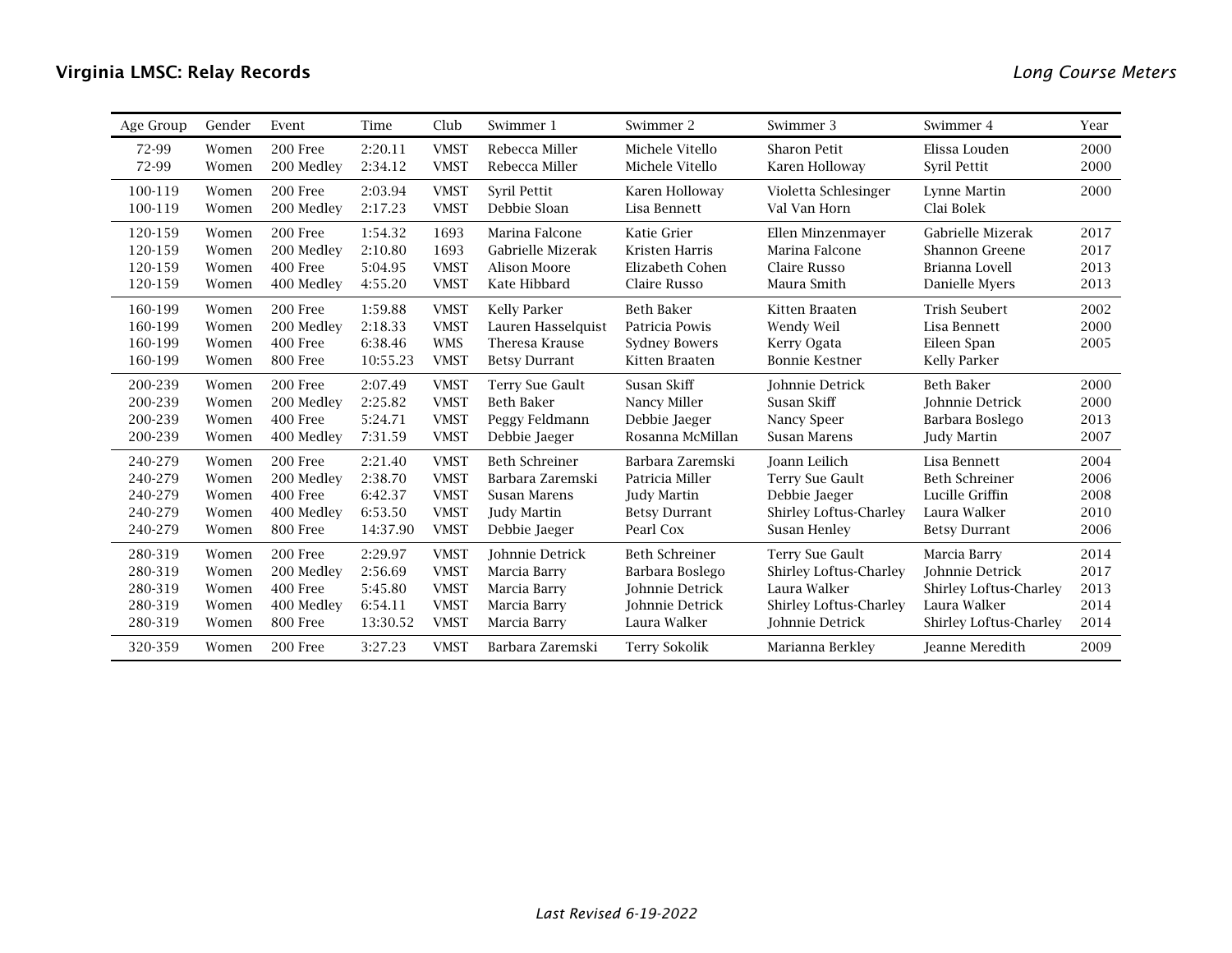| Age Group | Gender | Event      | Time     | Club        | Swimmer 1           | Swimmer 2               | Swimmer 3              | Swimmer 4              | Year |
|-----------|--------|------------|----------|-------------|---------------------|-------------------------|------------------------|------------------------|------|
| 72-99     | Men    | 200 Free   | 1:50.36  | <b>VMST</b> | <b>James Miller</b> | <b>John Facciola</b>    | Matt Cofsky            | Dave Holland           | 2000 |
| 72-99     | Men    | 200 Medley | 2:08.67  | <b>VMST</b> | Matt Cofsky         | John Facciola           | Domenic Scotty         | James Miller           | 2000 |
| 100-119   | Men    | 200 Free   | 1:46.98  | 1693        | Sidney Glass        | Rich Williams           | Lavelle Perry          | Carter Head            | 2017 |
| 100-119   | Men    | 200 Medley | 2:03.87  | <b>VMST</b> | Mark Gill           | <b>Charles Cockrell</b> | Ry Beville             | George Sushkoff        |      |
| 120-159   | Men    | 200 Free   | 1:43.37  | <b>VMST</b> | <b>Andrew Gale</b>  | Dave Holland            | Frank Byskov           | John Tudor             | 2002 |
| 120-159   | Men    | 200 Medley | 1:58.00  | <b>VMST</b> | <b>Andrew Gale</b>  | Frank Byskov            | Dave Holland           | John Tudor             | 2002 |
| 160-199   | Men    | 200 Free   | 1:43.79  | <b>VMST</b> | <b>Billy Gaines</b> | Dave Holland            | David Malsbury         | Chris Stevenson        | 2011 |
| 160-199   | Men    | 200 Medlev | 1:53.25  | <b>VMST</b> | Chris Stevenson     | David Malsbury          | Dave Holland           | Eric Cornell           | 2006 |
| 160-199   | Men    | 400 Free   | 4:25.87  | <b>VMST</b> | <b>Billy Gaines</b> | Clifford Arnold         | Kirk Clear             | Chris Stevenson        | 2010 |
| 160-199   | Men    | 400 Medley | 6:40.32  | <b>VMST</b> | <b>Todd Goins</b>   | Ralph Swiger            | Lee Lewis              | Richard Cheadle        | 2006 |
| 200-239   | Men    | 200 Free   | 1:49.32  | <b>VMST</b> | Chris Stevenson     | Dave Holland            | Greg Harris            | Tom Deppe              | 2014 |
| 200-239   | Men    | 200 Medlev | 2:06.56  | <b>VMST</b> | William Bacon       | Warner Brundage         | Louis Tudor            | David Hefner           | 2000 |
| 200-239   | Men    | 800 Free   | 11:03.52 | <b>VMST</b> | Tom Woods           | Ralph Swiger            | Sandy Galletly         | Chris Stevenson        | 2009 |
| 240-279   | Men    | 200 Free   | 2:19.33  | <b>VMST</b> | James Davis         | Harry Sober             | Ralph Swiger           | <b>Bill Nelson</b>     | 2010 |
| 240-279   | Men    | 200 Medley | 2:31.90  | <b>VMST</b> | Forrest Sullivan    | Jack Schlitz            | Mark Sheridan          | Carl Russ              | 2002 |
| 240-279   | Men    | 400 Free   | 5:30.24  | <b>VMST</b> | Alvin Richardson    | <b>Bill Nelson</b>      | Jim Miller             | Warner Brundage        | 2013 |
| 240-279   | Men    | 400 Medley | 7:07.80  | <b>VMST</b> | Ralph Swiger        | Rich Scott              | <b>Edward Gaulrapp</b> | <b>Harry Sober</b>     | 2008 |
| 240-279   | Men    | 800 Free   | 13:03.24 | <b>VMST</b> | James Slaughter     | Ralph Swiger            | James Farmer           | Bryan Stone            | 2016 |
| 280-319   | Men    | 200 Free   | 2:44.32  | <b>VMST</b> | Harry Howell        | Norman Rainer           | Chuck Wilmore          | <b>Howard Butts</b>    | 2000 |
| 280-319   | Men    | 200 Medlev | 3:03.31  | <b>VMST</b> | Forest Sullivan     | Norman Rainer           | <b>Edward Gaulrapp</b> | Harry Howell           | 2000 |
| 280-319   | Men    | 400 Free   | 6:50.46  | <b>VMST</b> | Clay Beall          | Thomas Lyons, Jr.       | Owen Maher             | <b>Richard Cheadle</b> | 2008 |
| 280-319   | Men    | 400 Medley | 7:25.02  | <b>VMST</b> | Niel Sween          | Richard Durham          | Owen Maher             | Ken Novell             | 2010 |
| 280-319   | Men    | 800 Free   | 13:47.19 | <b>VMST</b> | <b>James Davis</b>  | <b>Edward Gaulrapp</b>  | Ken Novell             | <b>Calvin Barnes</b>   | 2010 |